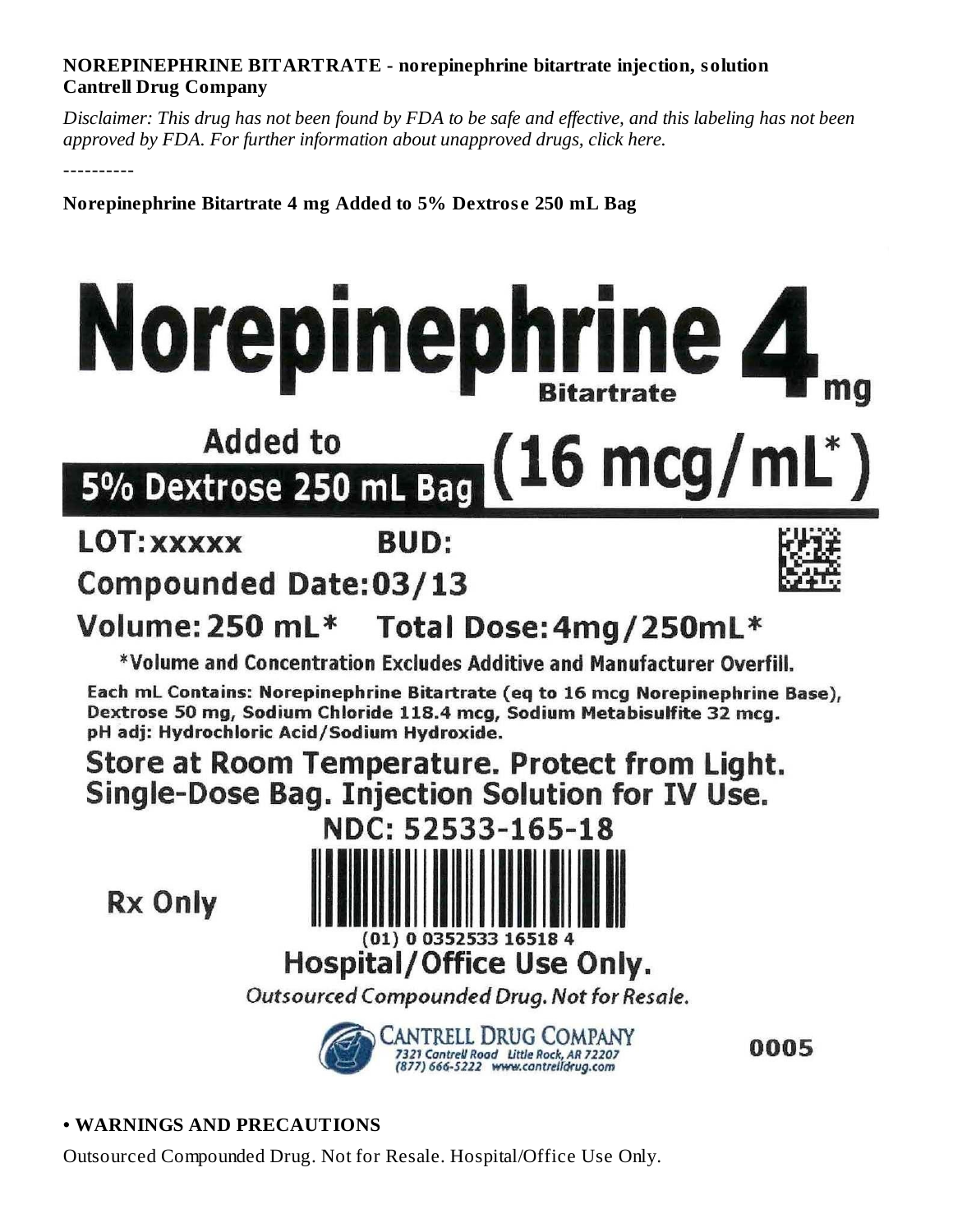#### **• ADVERSE EVENTS**

To facilitate Adverse Event Reporting: www.fda.gov/medwatch or 1-800-FDA-1088.

#### **• HOW SUPPLIED**

Norepinephrine bitartrate injection solution is supplied as a sterile, nonpyrogenic solution that is clear, colorless at 250 mL in a Single-Dose Injection Solution Bag.

This product is Preservative-Free and Latex-Free.

#### **• INGREDIENTS**

Each 1 mL contains the equivalent of 16 mcg norepinephrine base, 50 mg dextrose, 118.4 mcg sodium chloride, 32 mcg sodium metabisulfite, and pH adjusters include hydrochloric acid and/or sodium hydroxide, if necessary.

#### **• STORAGE AND HANDLING**

Store at 20° to 25°C (68° to 77°F). [See USP Controlled Room Temperature]. Protect from light.

Parenteral drug products should be inspected visually for particulate matter and discoloration prior to use, whenever solution and container permit.

Do not use the solution if its color is pinkish or darker than slightly yellow or if it contains a precipitate.

#### **• DOSAGE AND ADMINISTRATION.**

#### **FOR INTRAVENOUS USE ONLY. PRESERVATIVE-FREE INJECTION SOLUTION.**

#### **Rx Only**

Rev. 03/15

CANTRELL DRUG COMPANY LITTLE ROCK, AR 72207

#### **NOREPINEPHRINE BITARTRATE**

norepinephrine bitartrate injection, solution

| <b>Product Information</b>     |                         |                    |               |  |  |  |  |
|--------------------------------|-------------------------|--------------------|---------------|--|--|--|--|
| <b>Product Type</b>            | HUMAN PRESCRIPTION DRUG | Item Code (Source) | NDC:52533-165 |  |  |  |  |
| <b>Route of Administration</b> | <b>INTRAVENOUS</b>      |                    |               |  |  |  |  |
|                                |                         |                    |               |  |  |  |  |

| <b>Active Ingredient/Active Moiety</b>                                          |                          |                 |  |  |  |  |  |  |
|---------------------------------------------------------------------------------|--------------------------|-----------------|--|--|--|--|--|--|
| Ingredient Name                                                                 | <b>Basis of Strength</b> | Strength        |  |  |  |  |  |  |
| Norepinephrine Bitartrate (UNII: IFY5PE3ZRW) (Norepinephrine - UNII:X4W3ENH1CV) | No repine phrine         | 16 ug in $1 mL$ |  |  |  |  |  |  |